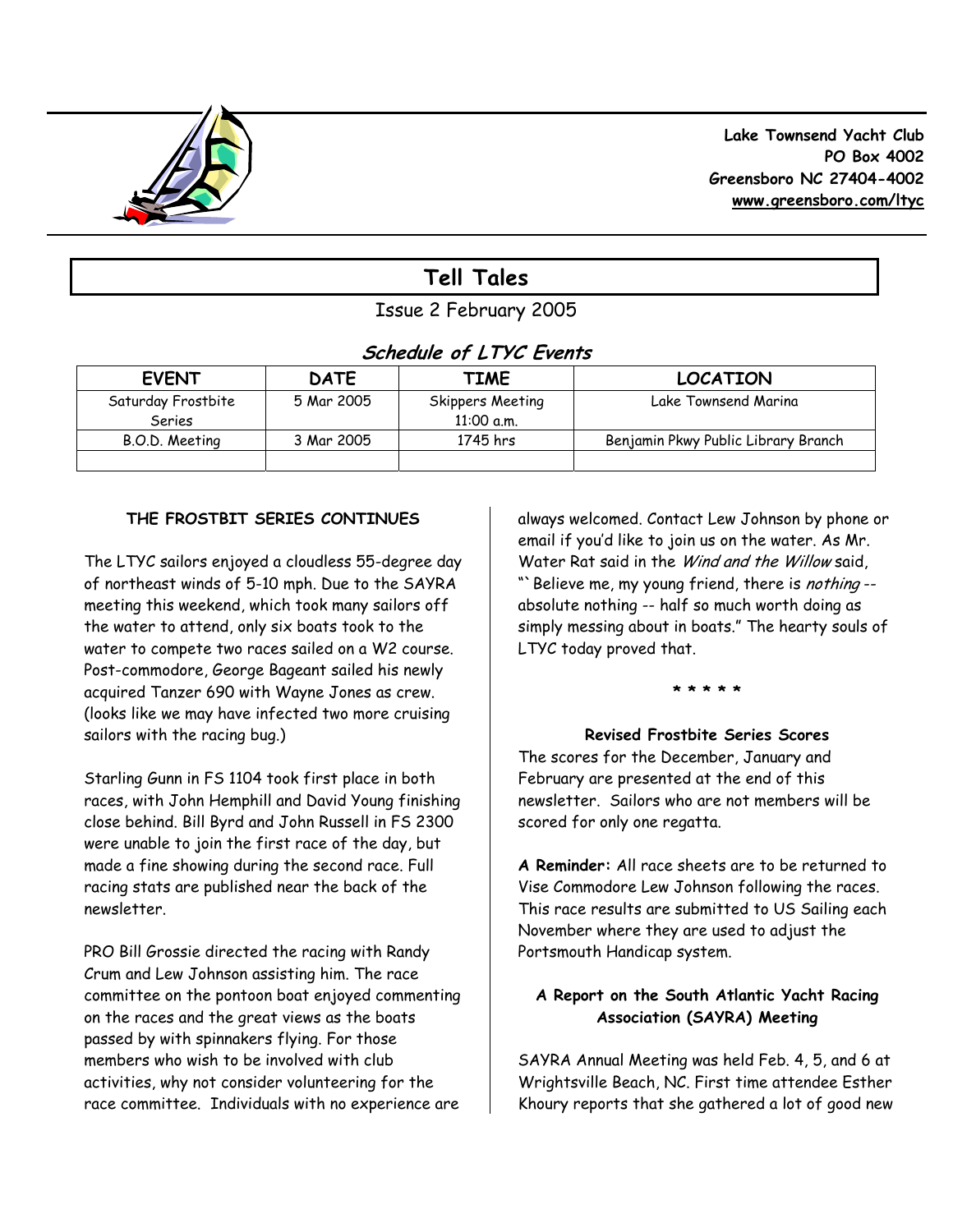information about racing and recent rule changes.

Several sessions covered the significant rule changes made in the 2005-2008 Racing Rules of Sailing. LTYC needs to be aware of these changes, particularly in relation to the Mayor's Cup. The changes affect both the Notice of Race and the Sailing Instructions. We may want to have an educational session around these. There are several good links on the SAYRA site. (See the link section below)

Pat Healy gave a very entertaining and helpful seminar on interpretations of RRS rule 42. A fourpage summary of legitimate and illegitimate ways of propelling a boat through the water is available at the SAYRA web site.

A significant political issue was discussed during the weekend. US Sailing has proposed moving away from the current representational model of governance to a more autocratic, top-down model that would weaken the influence of regional sailing organizations such as SAYRA. SAYRA opposes this change and voted to send a formal position statement to US Sailing expressing their concern. US Sailing Spring will consider the proposed governance change at the US Sailing Spring Meeting at the end of March.

Esther also said that there were many good parties, including a Friday night reception at the Carolina Yacht Club and the awards banquet on Saturday night.

Important SAYRA links:

For information on Rule 42, go to www.sayrasailing.org/pages/news.htm#rule42,

For information on significant Racing Rules changes, go to www.sayra-sailing.org/pages/RRS%202004- 08%20Significant%20Changes.htm, for "A Quick Overview of Rule Changes..."

For information on Sailing Instructions and Notice of Race, go to the Race Management page www.sayra-sailing.org/pages/rce%20mngement.htm in the lower left side of page. Once on the Race Management page, go to the bottom left and click on either Notice of Race - Updated and/or Sailing Instructions - Updated.

For another summary of Race Rules changes, go to the Tom Farquhar article "WHAT'S NEW FOR THE RACE MANAGEMENT IN THE 2005-2008 RACING RULES" on the Race Management page.

**\* \* \* \* \*** 

## **CHANGES IN LAKE TOWNSEND YACHT CLUB SAILING INSTRUCTIONS**

The LTYC Board of Directors adopted the 2005 Sailing Instructions at its February Meeting. There were minor changes in scoring but the major change was the addition of a new racecourse. The new course is a Parallelogram and will be signaled by a "P". The Sailing Instruction Committee thought it would be a nice addition to the available racecourses. It will be a great race course for Lake Townsend when the wind is blowing from the northeast or the southwest. Watch for it at the beginning of the Summer Series in April!

### **2005 SAILING AHEAD – YIPPEE!**

New Member Registration Forms are attached if you missed them in the mail. Please return the Registration Form immediately with payment for membership in LTYC. Individuals, couples, and families can join. More details will be on the Form. Be thinking about your sailing needs and interests, and prepare to voice them!

**\* \* \* \* \*** 

**Comments: wgrossie@infionline.net**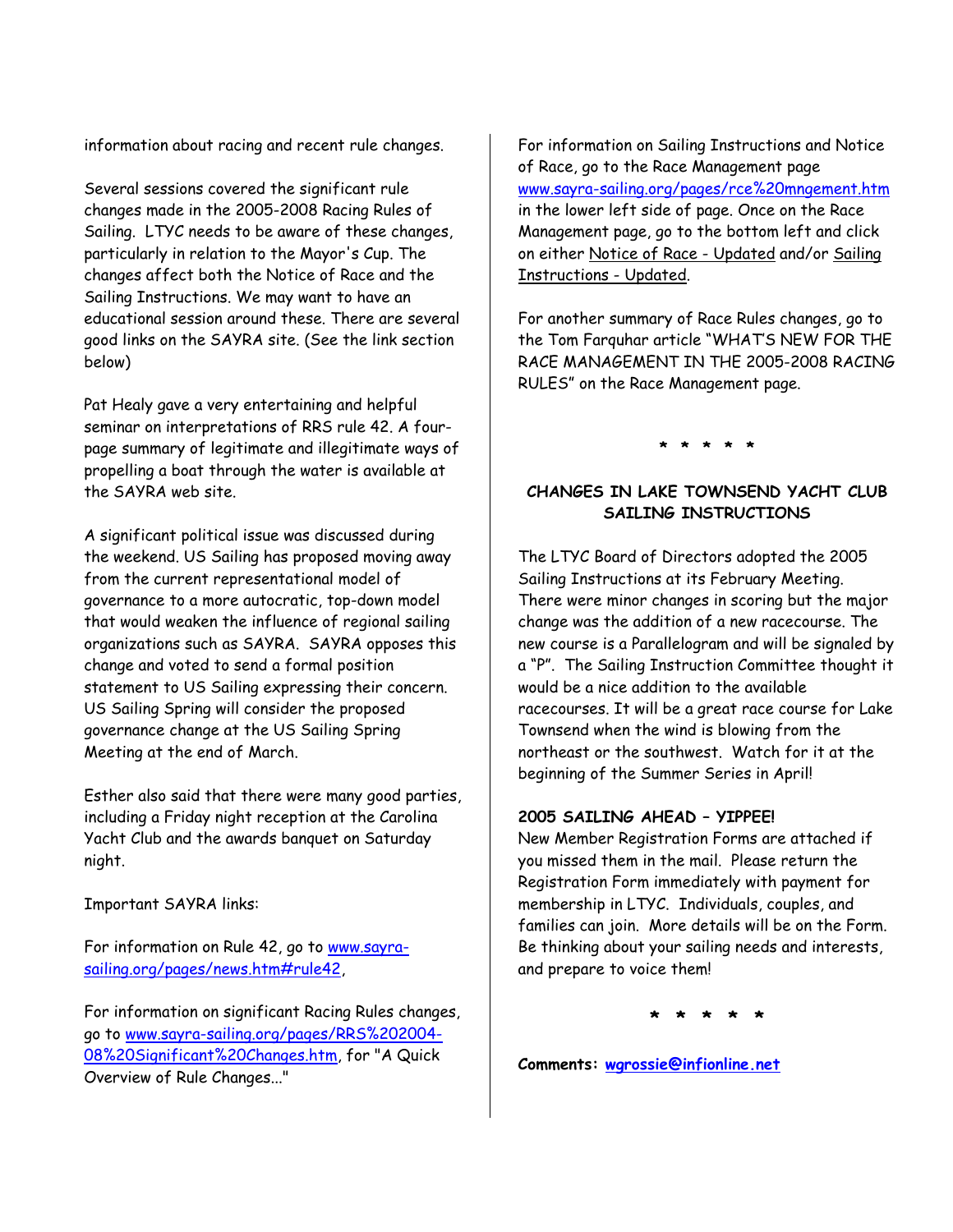#### **BOAT REPAIR SPACE AVAILABLE**

Once again, this winter Lake Townsend Yacht Club members have the opportunity to do winter boat repairs in the warmth and comfort of affordable accommodations in Kernersville. This warehouse space was wired for electricity by LTYC members last winter, and is available to us once again. The rent is \$50/month for a 10x22ft space. If we can get two boats in one space, the rent is half. Contact George Bageant or myself for more information or reservations. You may rent for one month or long term storage, as needed. Need a place to store your boat out of the weather? This may be the place. Keith Smoot 996-6734

#### **THE WANT ADS WILL RETURN NEXT MONTH.**

## **Lake Townsend Yacht Club Help Lines Commodore Rudy Cordon 336-540-8848 Rudycordon@hotmail.com Races/Property: Lewis Johnson (Vice Commodore) 336-656-4971 R Ljohnson12@triad.rr.com Education: Jeff Taylor (Rear Commodore) 336 674-3887 R kindredsouls@pipeline.com Cruising: Keith Smoot 336 996-6734 R hunter-23@att.net Membership:** Randy Crum  **336 375-6465 rbc@triad.rr.com Publicity/History: Pamela Reynolds (Secretary) 336 299-1948 R pfcr4201@aol.com Social: Paul Leslie 336 668-2874 R lesliep@gborocollege.edu Finance: John Hemphill (Treasurer) 336 632-0864 R hemphillj@gborocollege.edu Junior Sailing: David Duff 336 282-6566 R David.Duff@analog.com Mayor's Cup Regatta: Jean Leslie 336 668-2874 R lesliej@leaders.ccl.org Newsletter/Directory: Bill Grossie 336 643-1730 R wgrossie@infionline.net Nominating: George Bageant 336 629-2750 R 336 626-1966 B gbageant@hotmail.com Webmaster: Steve Raper Steve.raper@greensboro-nc.gov SAYRA Web site: www.sayra-sailing.org**

**US Sailing Web site: www.ussailing.org**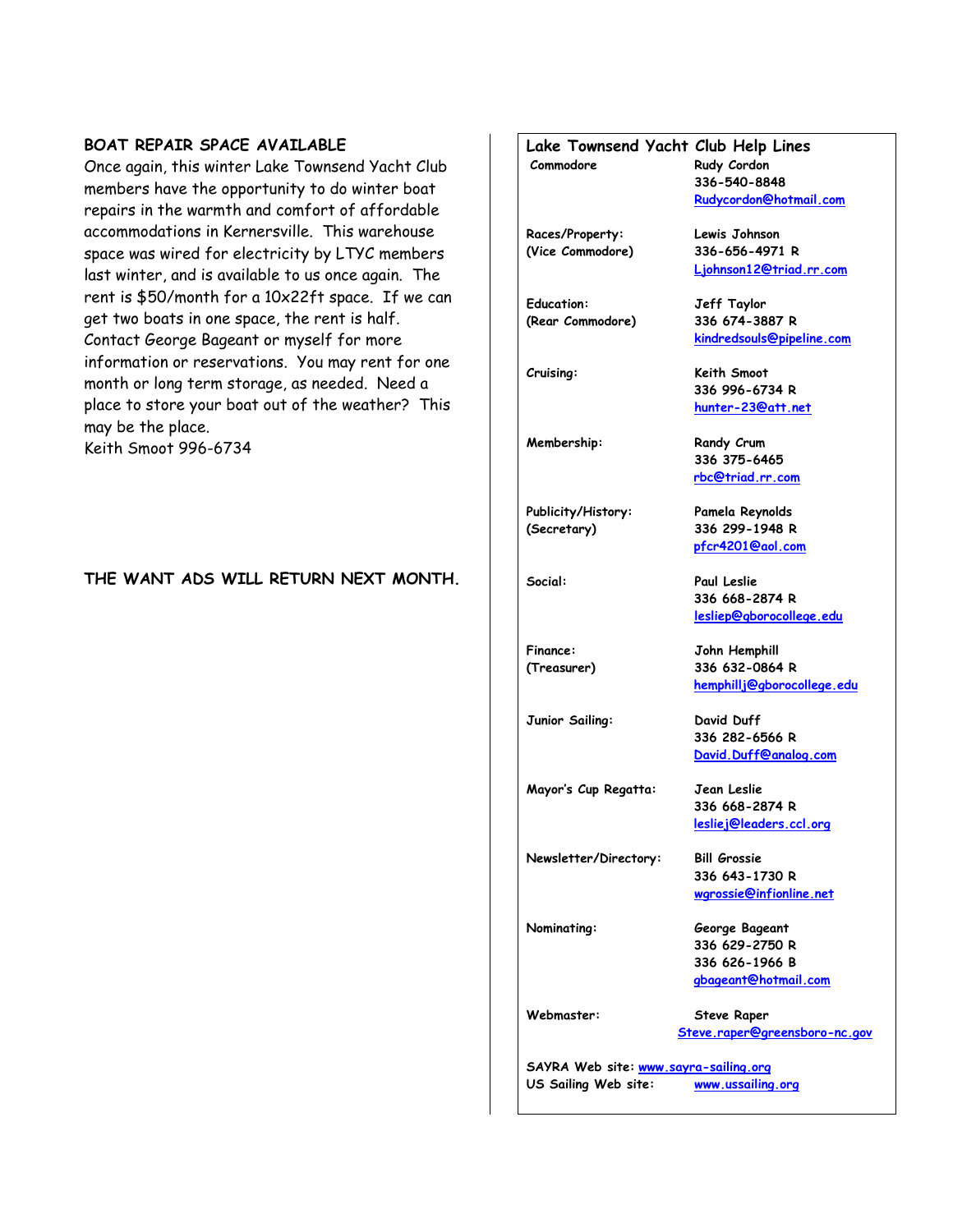## **Call People. Go Sailing.**

In an effort to involve more sailors in the Club's Sailing Events and Racing Programs, this "Available to Crew" list is published in each newsletter. The people listed have taken our Learn to Sail class or have other previous sailing experience and are looking to get more time on the water. So, if you have a boat and would like to participate in the Summer or Frostbite Race Series, why don't you call one of these folks for your crew? Or, if you need a cruising partner on your boat or would like to team with someone on one of the city sailboats for a daysail or a race, contact someone on this list. If you'd like to add your name to the list, contact John Hemphill, Treasurer or Bill Grossie, Newsletter Committee (See the Help Lines box located in this newsletter).

## **Available To Crew**

| Name                      |              | Home Phone Work Phone | E-mail                        |  |
|---------------------------|--------------|-----------------------|-------------------------------|--|
| <b>Bill Byrd</b>          | 336-635-1926 | N/A                   |                               |  |
| Chip Cromartie            | 336-601-0464 | 336-274-3559          | cromartie@triad.rr.com        |  |
| Luis Franco               | 919-402-9047 | 919-681-9925          | luis.franco@duke.edu          |  |
| Bob Wagner & Marie Hopper | 336-375-3861 | N/A                   | hopperme@earthlink.net        |  |
| Lewis Johnson             | 336-656-4971 | 336-334-3448          | ljohnson12@triad.rr.com       |  |
| Joan Kramer               | 336-272-6183 | N/A                   | jhkramer@hotmail.com          |  |
| Paul/Jean Leslie          | 336-668-2874 | 336-272-7102 x276     | lesliep@gborocollege.edu      |  |
| Christopher Marriott      | 336-540-9055 | 336-323-0092          | cmarriot@joyceengineering.com |  |
| Cynthia & Sam Reichelson  | 336-540-1279 | 336-273-2511          | reichelson@cs.com             |  |
| Deborah Stephenson        | 336-272-4517 | 336-279-3966          | Addyhouse@aol.com             |  |
| Pamela Reynolds           | 336-299-1948 | 336-832-7484          | pfcr4201@aol.com              |  |
| Jeff Taylor               | 336-674-3887 | 336-9544364           | kindredsouls@pipeline.com     |  |
| Gary Wulf                 | 336-674-2498 | 336-373-8361          | gkwulf@hahoo.com              |  |

Make a note of the above names as potential partners for your sailing, cruising, and racing adventures!

New Members, call each other!

Longtime members, call new members!!

Do YOU want to be on this list?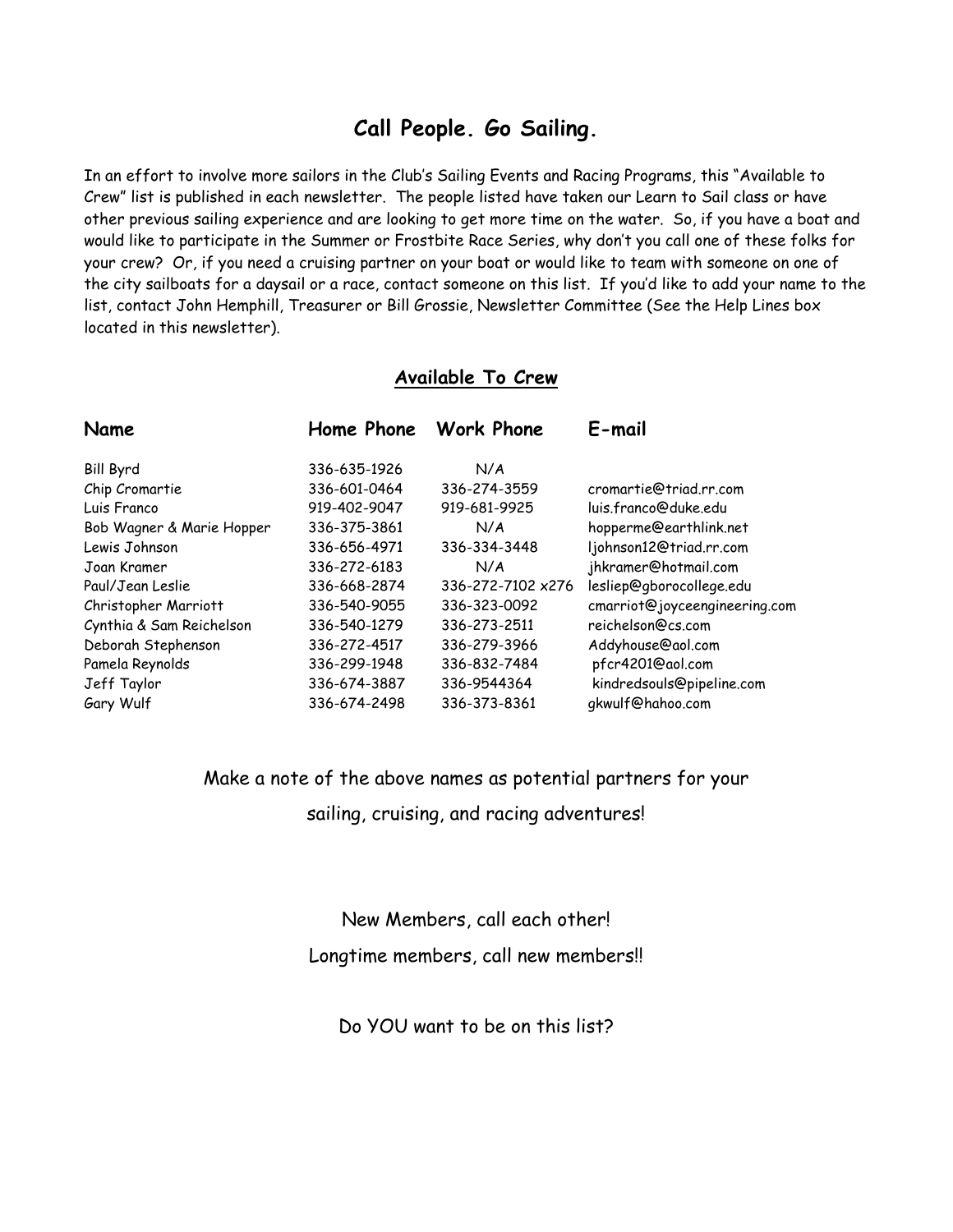#### **FROSTBITE RACE SERIES**

| Skipper                   | Boat                | Race 1      | Race 2      | Total for the Day | Cumulative |
|---------------------------|---------------------|-------------|-------------|-------------------|------------|
| Rasmussen, E              | <b>TNZ 232</b>      | 4           | 4           | 8                 | 8          |
| Johnson, L                | O Day 19            | 3           | 3           | 6                 | 6          |
| Gunn, $S^{\star\star}$    | FS 1104             |             |             |                   |            |
| Russell, $J^{\star\star}$ | FS 2300             |             |             |                   |            |
| Bageant, G                | Paceship 23         | $3^{\star}$ | $3^{\star}$ | $6*$              | $6*$       |
| Clark, T                  | Force5 2947         | $3^{\star}$ | $3*$        | $6*$              | $6*$       |
| Crum, R                   | FS 2237             | $3^{\star}$ | $3^{\star}$ | $6*$              | $6*$       |
| Cordon, R                 | Capri               | 3*          | $3^{\star}$ | $6*$              | $6*$       |
| Hawkes, A                 | Lightening<br>14641 | $3*$        | $3*$        | $6*$              | $6*$       |
| McIntyre, JP              | <b>NA</b>           | $3^{\star}$ | $3^{\star}$ | $6*$              | $6*$       |
| Rasmussen, J              | ISO 1027            | $3^{\star}$ | $3*$        | $6*$              | $6*$       |
| Smoot, K                  | Hunter 23           | 3*          | $3^{\star}$ | $6*$              | $6*$       |

#### **December 4, 2004**

\*Race Committee: J Rasmussen, PRO, A Hawks, T Clark, R Crum, R Cordon, G Bageant, K Smoot, JP McIntyre and P Thorn

\*\* not scored, not Club Members at time of race

#### **FROSTBITE RACE SERIES**

| Skipper      | Boat            | Race 1 | Race 2 | Total for the Day | Cumulative |
|--------------|-----------------|--------|--------|-------------------|------------|
| Thorn, P     | Starwind 821    | 3      | 9      | 12                | 18         |
| Young, D     | FS 2252         | 4      | 5      | 9                 | 9          |
| Rasmussen, E | <b>TNZ 232</b>  | 5      | 8      | 11                | 19         |
| Bouknight, R | MC Scow 1114    | 7      | 7      | 14                | 14         |
| Hemphill, J  | FS 4043         | 8      | 3      | 11                | 11         |
| Bodman, H    | <b>TNZ 1146</b> | 10     | 6      | 16                | 16         |
| Gunn, S      | FS 1104         | 9      | 10     | 19                | 19         |
| Russell, J   | FS 2300         | 6      | 4      | 10                | 10         |
| Johnson, L   | O Day 19        |        |        |                   | 6          |
| Rasmussen, J | ISO 1027        | 3*     | $3*$   | $6*$              | $6*$       |
| Bageant, G   | Paceship 23     |        |        |                   | $6*$       |
| Clark, T     | Force5 2947     |        |        |                   | $6*$       |
| Crum, R      | FS 2237         |        |        |                   | $6*$       |
| Cordon, R    | Capri           |        |        |                   | $6*$       |
| Hawkes, A    | Lightening      |        |        |                   | $6*$       |
|              | 14641           |        |        |                   |            |
| McIntyre, JP | <b>NA</b>       | 3      | 3      | 6                 | 6          |
| Smoot, K     | Hunter 23       | 3      | 3      | 6                 | 6          |

### **January 8, 2005**

\*Race Committee: J Rasmussen, PRO, A Hawks, T Clark, R Crum, R Cordon, G Bageant, K Smoot, JP McIntyre